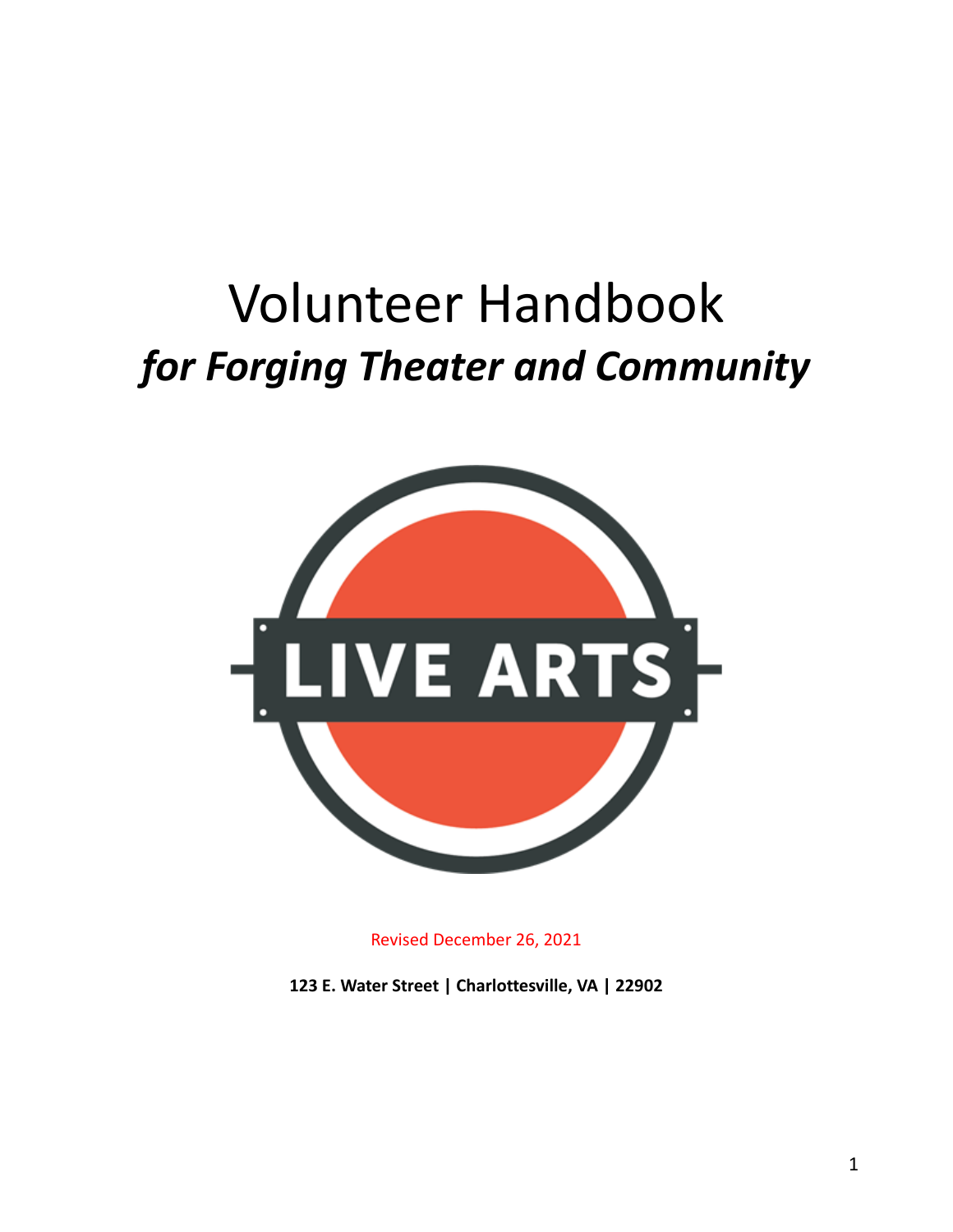## **WELCOME TO LIVE ARTS**

For volunteers who are new to Live Arts, welcome! For volunteers who have been with us for a while, thank you for your continued commitment to bringing compelling, high-caliber theater to Central Virginia! We are grateful for your talent, hard work, and love of theater!

#### **About This Handbook**

We prepared this handbook to help you find answers to questions you may have about your involvement with Live Arts. We'll be updating information on a rolling basis to reflect changing guidelines, laws, and policies.

#### **About Us**

Powered by more than 1,200 volunteers, Live Arts is a national model for engaged community theater. For more than three decades, we've dedicated ourselves to the mission of "forging theater and community" in Charlottesville, Virginia. Our engagement in local communities runs deep, and we happily attract participants and audiences from across the five-county region.

Live Arts is the anchor tenant in a four-story building right off of the downtown mall. In a typical year, we present a compelling season of mainstage plays and musicals. We welcome hundreds of people to our year-round education workshops and youth summer camps. We host a lab that helps local playwrights develop their work. And for nearly two decades, we have provided tech support to high school and college theater companies performing at the Edinburgh Festival Fringe in Scotland.

As a nonprofit theater, about half of our work is supported by contributed income—from sponsorships, grants, individual gifts, and events. The other half comes from earned income—mostly ticket sales, tuition, and concessions. In a normal year, this formula works. During the pandemic, we relied heavily on emergency relief funds and the generosity of individuals, foundations, and businesses to forge ahead.

#### **Commitment to Diversity, Equity & Inclusion (DEI)**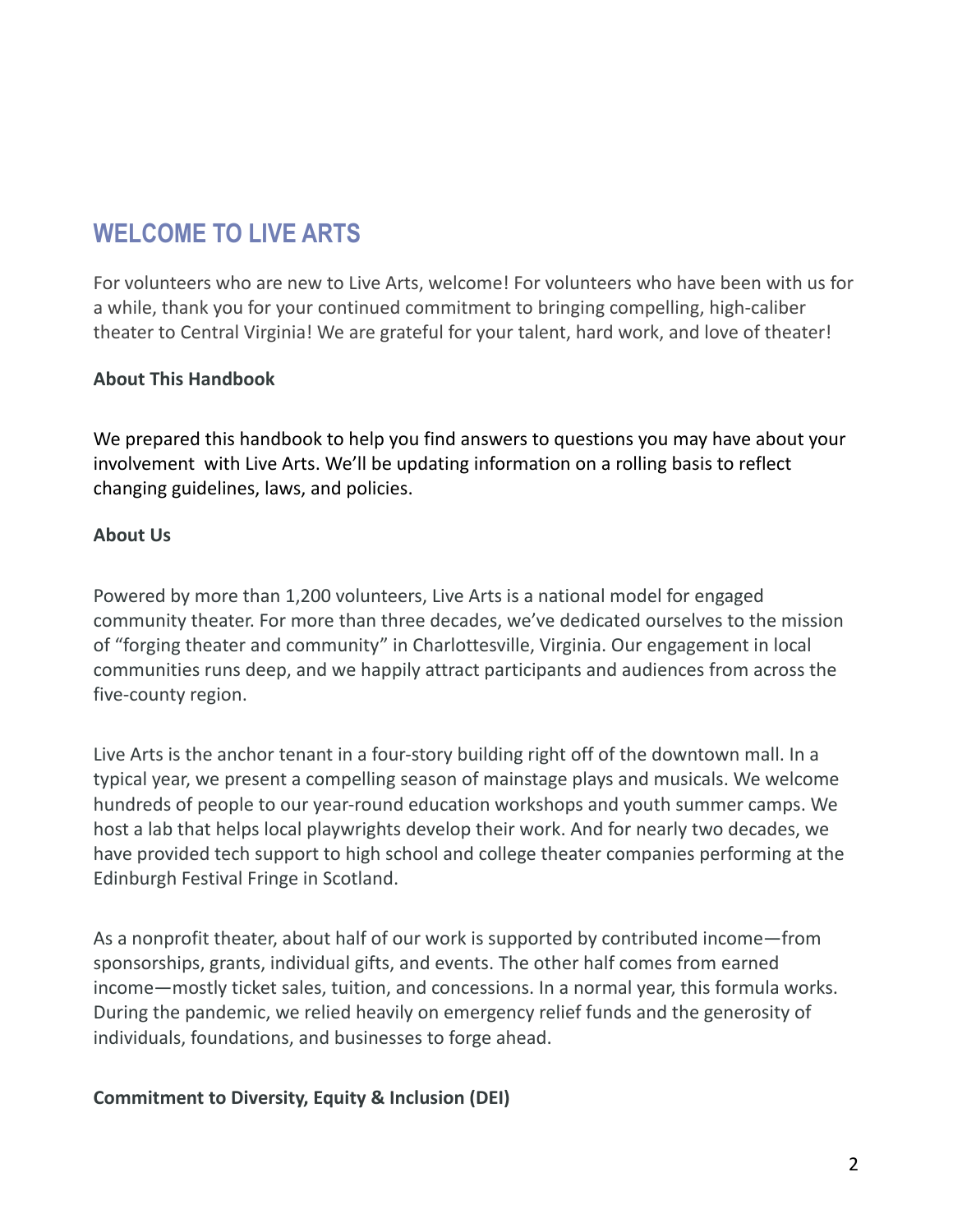We are committed to centering the values of diversity, equity, and inclusion in every aspect of our work. We welcome the active participation of people of color, LGBTQ+, and other marginalized members of the community. For more than 25 years, we have lowered barriers to theater by offering most of our programming on a pay-what-you-can basis. It's one way of giving back and addressing the economic inequities in our community.

We pledge to listen to previously suppressed voices, to create a community of belonging, and to be a more effective ally for all artists who wish to create, dream, inspire, and challenge the status quo. To read about our current DEI initiatives, visit [www.Livearts.org](http://www.livearts.org).

#### **Land Acknowledgement**

We acknowledge that we occupy the ancestral home of the Monacan and Manahoac Nations and that we are on stolen land. We recognize them as the original stewards of this land and pay our respect to their elders—past, present, and emerging.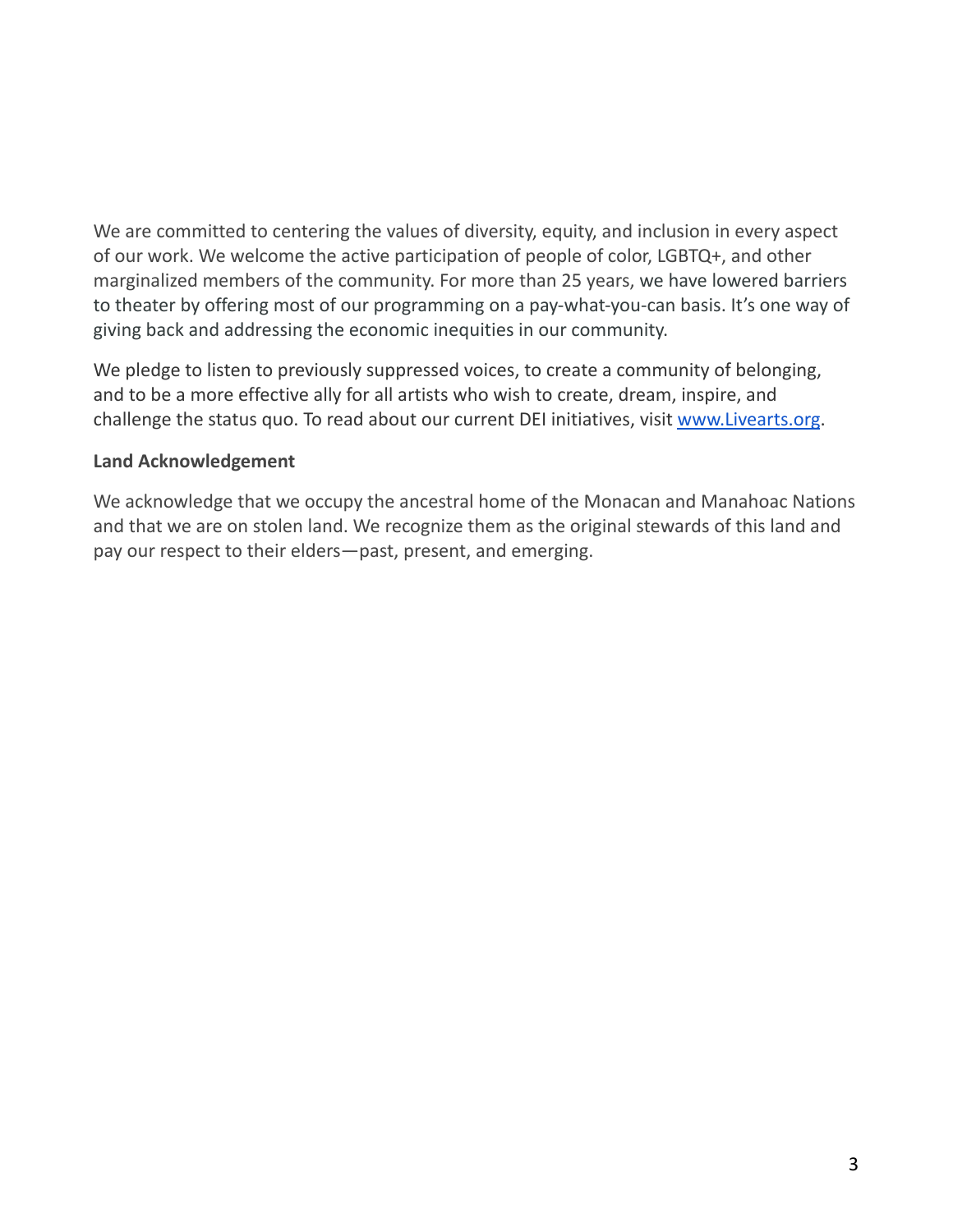## **Table of Contents**

| <b>SECTION 1: VOLUNTEER PRINCIPLES</b>                     | 5              |
|------------------------------------------------------------|----------------|
| 1-1 Equal Opportunity                                      | 5              |
| 1-2 Non-Harassment                                         | 5              |
| 1-3 Complaint and Grievance Procedures                     | $\overline{7}$ |
| 1-4 Drug-Free and Alcohol-Free Workplace                   | 8              |
| 1-5 Workplace Violence                                     | 9              |
| 1-6 Reasonable Accommodation for Persons With Disabilities | 10             |
| 1-7 Pregnancy Accommodations                               | 10             |
| 1-8 Intimacy Training                                      | 11             |
| <b>SECTION 2 - OPERATIONAL PRINCIPLES</b>                  | 12             |
| 2-1 Definitions                                            | 12             |
| 2-2 Accidents and Injuries                                 | 12             |
| 2-3 Stipends                                               | 12             |
| 2-4 Confidentiality                                        | 13             |
| 2-5 Benefits                                               | 14             |
| <b>SECTION 3 - GENERAL STANDARDS OF CONDUCT</b>            | 14             |
| 3-1 Volunteer Bill of Rights                               | 14             |
| 3-2 Code of Conduct Related to Working with Minors         | 15             |
| 3.3 Punctuality and Attendance                             | 16             |
| 3-4 Use of Communications and Computer Systems             | 16             |
| 3-5 Mobile Device Use While Driving                        | 17             |
| 3-6 Smoking                                                | 17             |
| 3-7 Use of Equipment and Property                          | 17             |
| 3-8 Health and Safety                                      | 17             |
| 3-9 Statements to the Media                                | 18             |
| 3-10 Operation of Vehicles                                 | 18             |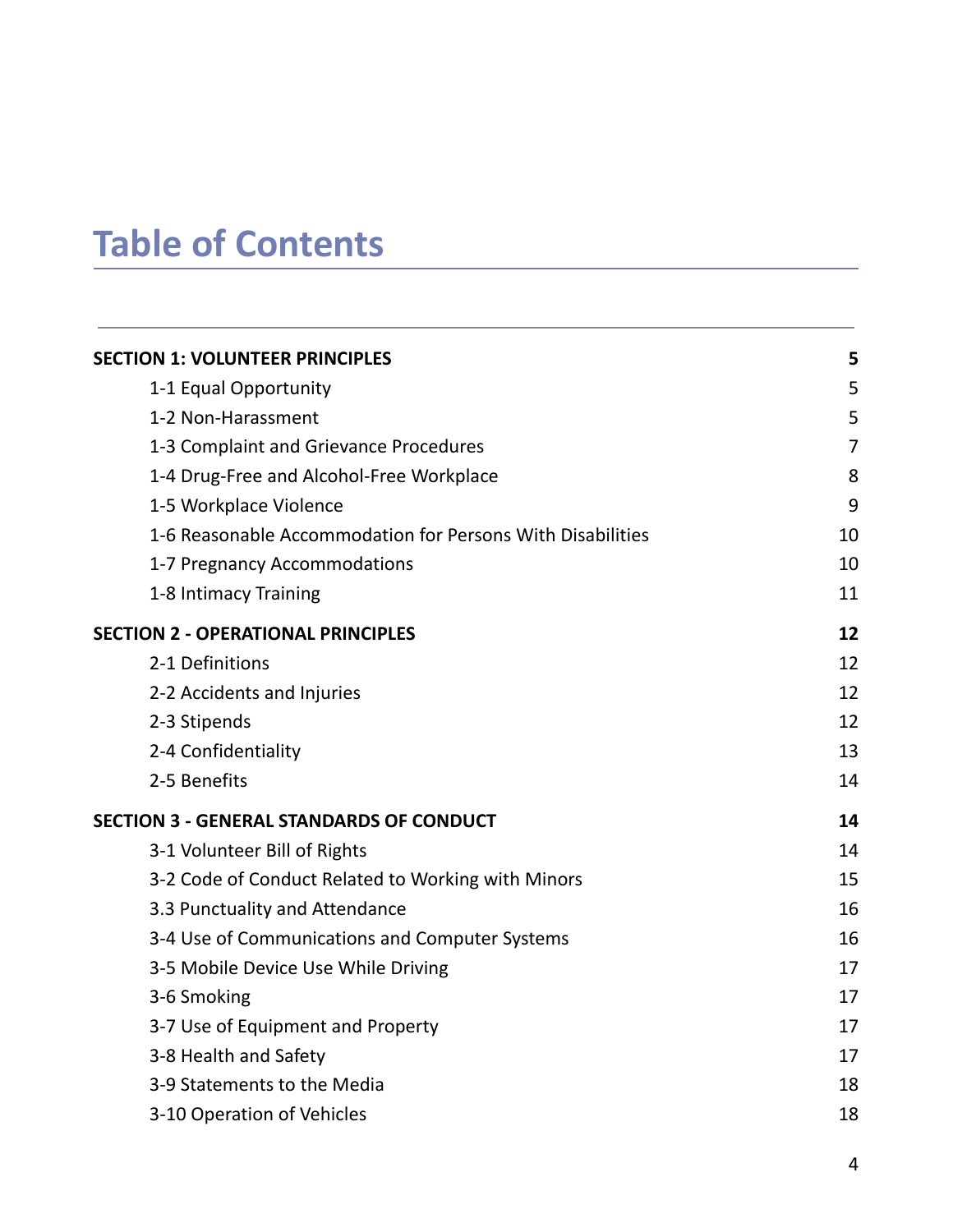## <span id="page-4-0"></span>**SECTION 1: VOLUNTEER PRINCIPLES**

#### <span id="page-4-1"></span>**1-1 Equal Opportunity**

Live Arts does not discriminate on the basis of actual or perceived race, color, creed, religion, national origin, ancestry, citizenship status, age, sex or gender (including pregnancy, childbirth and pregnancy-related conditions), gender identity or expression (including transgender status), sexual orientation, marital status, military service and veteran status, physical or mental disability, genetic information, or any other characteristic protected by applicable federal, state, or local laws and ordinances.

We are committed to creating and maintaining an environment in which all volunteers have an opportunity to participate and contribute to the success of the mission and are valued for their skills, experience, knowledge, self-expression, and unique perspectives. We embrace and encourage your differences in all areas and understand that it is through our differences that we are able to create an inclusive environment in which to forge theater and community.

#### <span id="page-4-2"></span>**1-2 Non-Harassment**

Live Arts prohibits intentional and unintentional harassment of volunteers or interns by other volunteers, employees, vendors, or third parties on the basis of the "protected characteristics" listed above.

The purpose of this policy is not to regulate your personal morality but to ensure that no one harasses another individual while on Live Arts' premises or on Live Arts business. In addition to being a violation of this policy, harassment or retaliation based on any protected characteristic also is unlawful.

#### **Harassment Defined**

Harassment is legally defined as unwelcome verbal, visual, or physical conduct that denigrates or shows hostility or aversion toward an individual because of any actual or perceived protected characteristic or has the purpose or effect of unreasonably interfering with an individual's volunteer performance or creating an intimidating, hostile, or offensive volunteer environment.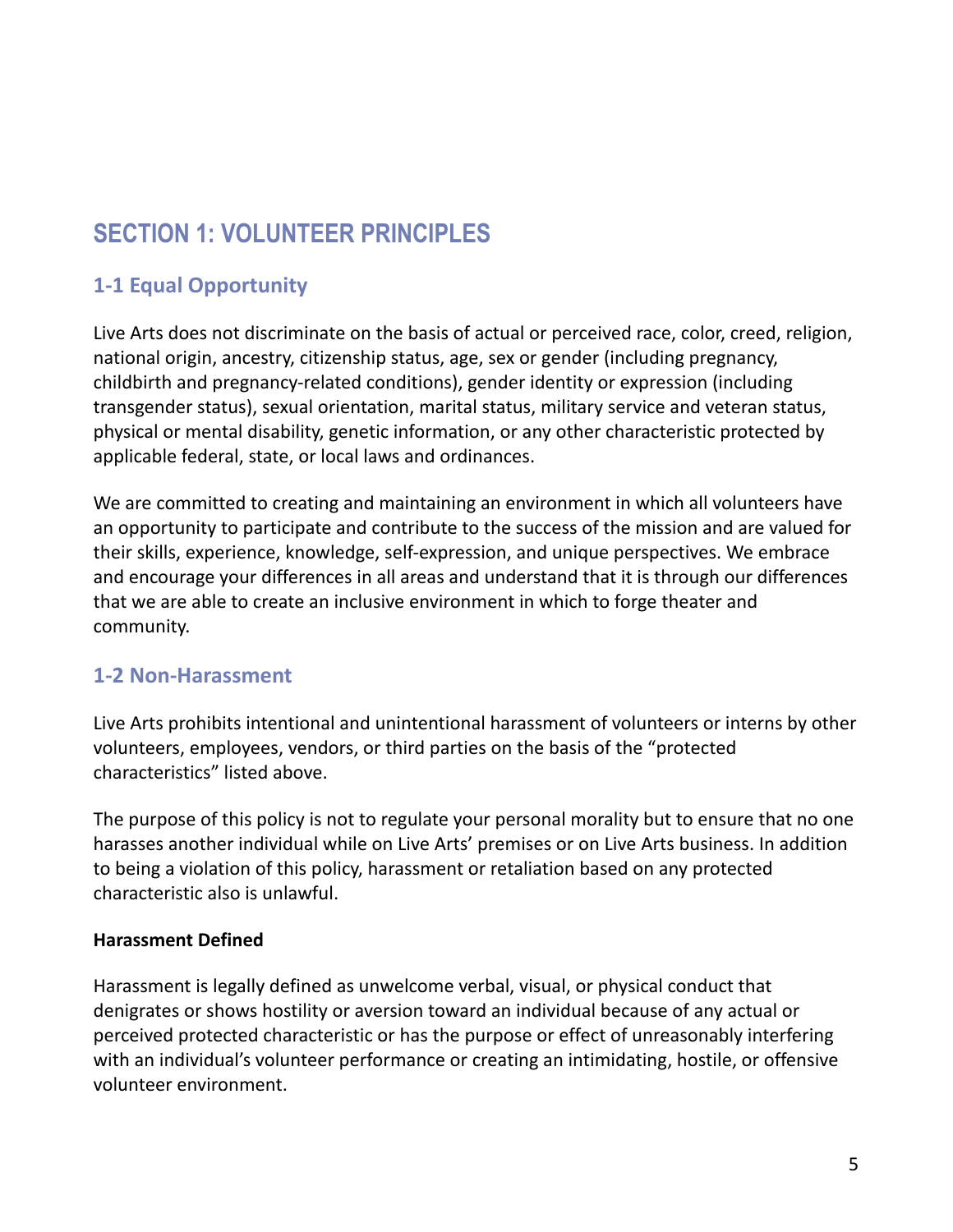Harassment can be verbal (including slurs, jokes, insults, epithets, gestures, or teasing), visual (including offensive posters, symbols, cartoons, drawings, computer displays, text messages, social media posts, or emails) or physical conduct (including physically threatening another). Such conduct violates this policy, even if it does not rise to the level of a violation of applicable federal, state or local laws. Because it is difficult to define unlawful harassment, we expect you to behave in a manner consistent with the intended purpose of this policy.

#### **Sexual Harassment Defined**

Sexual harassment can include all of the above actions, as well as other unwelcome conduct, such as unwelcome or unsolicited sexual advances, requests for sexual favors, conversations regarding sexual activities, and other verbal, visual, or physical conduct of a sexual nature when:

- submission to that conduct, those advances, or those requests is made either explicitly or implicitly a term or condition of an individual's volunteer involvement; or
- submission to or rejection of the conduct, advances, or requests by an individual is used as the basis for decisions affecting the individual; or
- the conduct, advances, or requests have the purpose or effect of unreasonably interfering with an individual's volunteer performance or creating an intimidating, hostile, or offensive volunteer environment.

Examples of conduct that violate this policy include:

- 1. unwelcome flirtations, leering, whistling, touching, pinching, and assault;
- 2. requests for sexual favors or demands for sexual favors in exchange for favorable treatment;
- 3. obscene or vulgar gestures, posters, or comments;
- 4. sexual jokes or comments about a person's body, sexual prowess, or sexual deficiencies;
- 5. propositions or suggestive or insulting comments of a sexual nature;
- 6. derogatory cartoons, posters, and drawings;
- 7. sexually explicit emails, text messages, or voicemails;
- 8. uninvited touching of a sexual nature;
- 9. unwelcome sexually related comments;
- 10. conversation about one's own or someone else's sex life;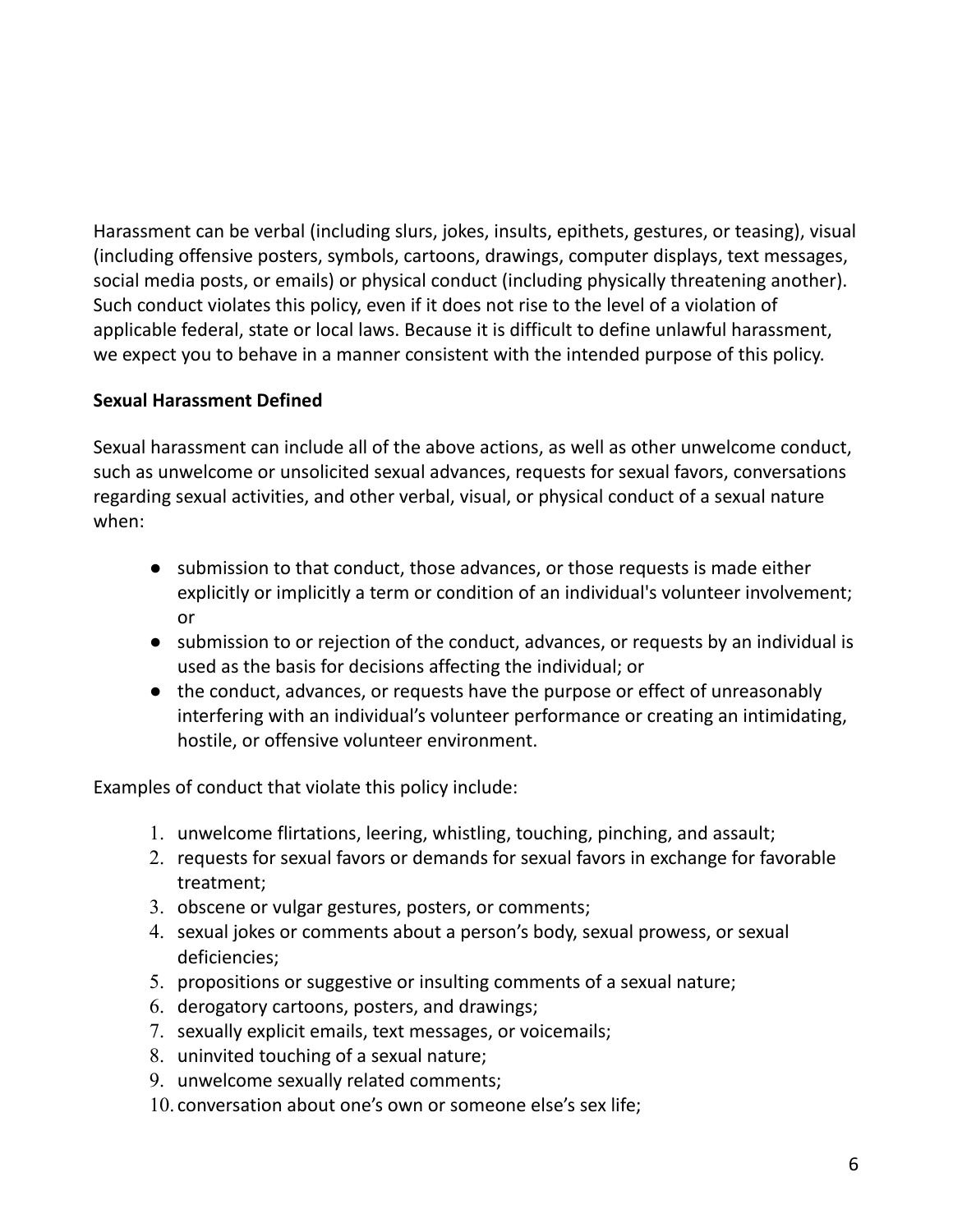- 11. conduct or comments consistently targeted at only one gender, even if the content is not sexual; and
- 12.teasing or other conduct directed toward a person because of the person's gender.

#### **Reporting Procedures**

If you have been subjected to or witnessed conduct which violates this policy, you should immediately report the matter (either orally or in writing) to the executive director. If you are unable for any reason to contact this person, or if you have not received an initial response within five (5) business days after reporting what you perceive to be harassment, you should contact the artistic director. If the subject of the complaint is one of these two of the individuals, you should contact the president of the Board of Directors.

#### **Investigation Procedures**

Every report of perceived harassment will be fully investigated, and corrective action will be taken where appropriate. All complaints will be kept confidential to the extent possible, but we can't guarantee confidentiality. All volunteers must cooperate with all investigations conducted related to this policy.

#### **Retaliation Prohibited**

Live Arts will not tolerate any form of retaliation against individuals who report unwelcome conduct to the leadership team or who cooperate in the investigations of such reports. If you have been subjected to any such retaliation, you should report it in the same way you would report a claim of perceived harassment.

#### <span id="page-6-0"></span>**1-3 Complaint and Grievance Procedures**

#### **Complaint Procedure**

If you believe that you have been subject to or have witnessed unlawful discrimination, including sexual or other forms of unlawful harassment, or other inappropriate conduct, we encourage you to make a complaint. You may complain directly to the executive director, the artistic director, or any other supervisor to whom you feel comfortable bringing such a complaint. Similarly, if you observe acts of discrimination toward or harassment of another volunteer or employee, we encourage you to report this to one of the individuals listed above.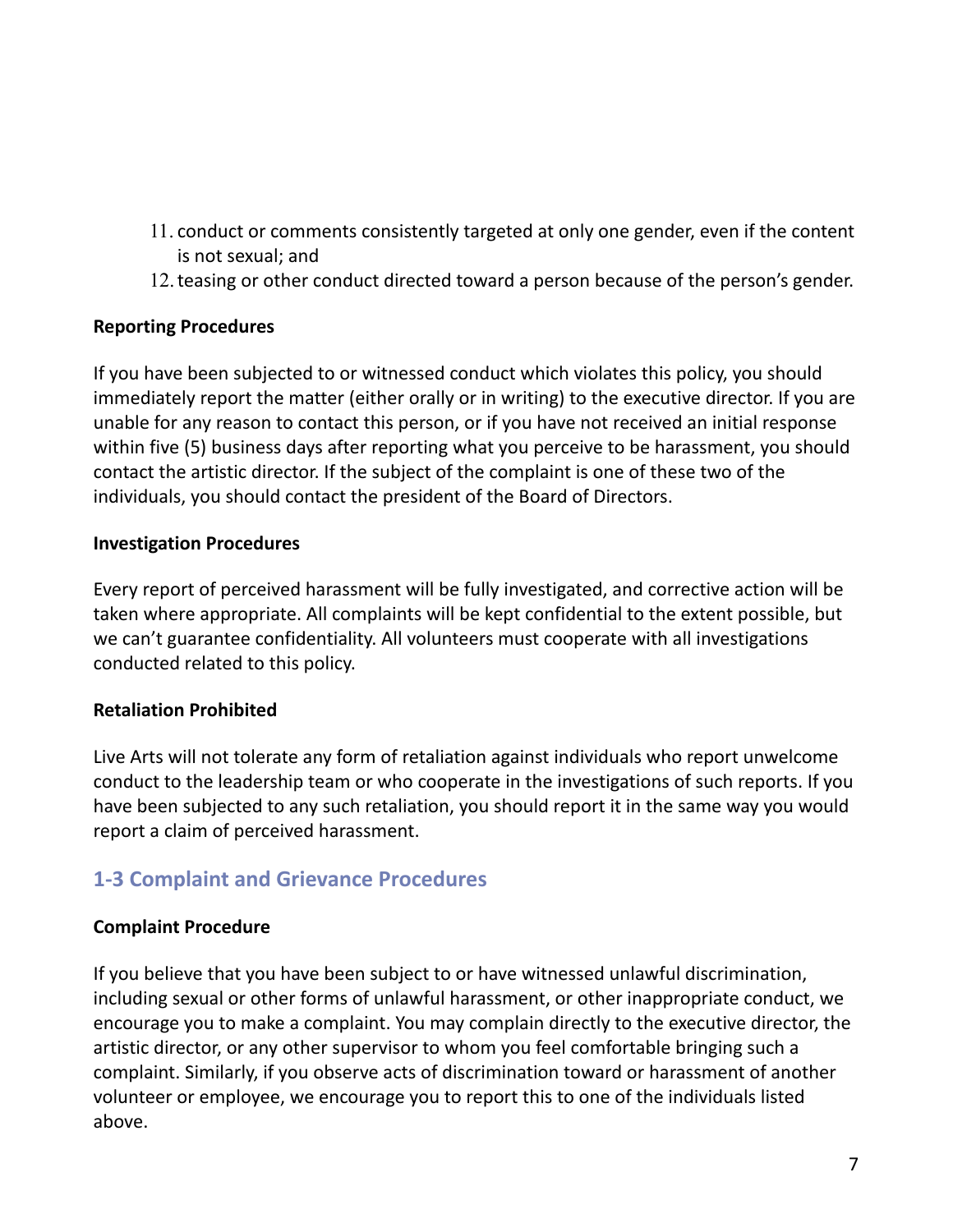All complaints will be investigated promptly, and confidentiality will be protected to the extent possible. We will communicate the timely resolution of each complaint to the individuals involved.

#### **Grievance Procedure**

This procedure provides a means for resolving Live Arts-related problems, issues, or difficulties that cannot be solved through normal channels of communications. You will not be discriminated against for using this procedure.

- When a problem arises, you should try to resolve it directly with the individual involved.
- If you're not comfortable speaking with the individual about the issue, you should present the problem to the director, producer, or stage manager, who will try to clarify and resolve the problem.
- If you're not comfortable speaking with the show leadership about the issue, you should present the problem to the executive director or artistic director, who will try to clarify and resolve the problem.

#### <span id="page-7-0"></span>**1-4 Drug-Free and Alcohol-Free Workplace**

To help ensure a safe, healthy, and productive work environment for our volunteers, employees, teaching artists and interns, Live Arts maintains an environment free of drugs and alcohol. This policy applies to all volunteers who are engaged with the organization.

The unlawful or unauthorized use, abuse, solicitation, theft, possession, transfer, purchase, sale or distribution of controlled substances (including medical marijuana), drug paraphernalia, or alcohol by an individual on organization premises, on organization business, or while representing the organization is strictly prohibited. You also are prohibited from volunteering at Live Arts while under the influence of alcohol or any controlled substances which may impact your ability to perform your volunteer job or otherwise pose safety concerns. The exception is when use is prescribed by a licensed medical practitioner and that practitioner authorized the individual to report to work. However, this exception does not extend any right to report to work under the influence of medical marijuana or to use medical marijuana as a defense to a positive drug test, to the extent the employee is subject to any drug testing requirement, except as permitted by and in accordance with applicable law.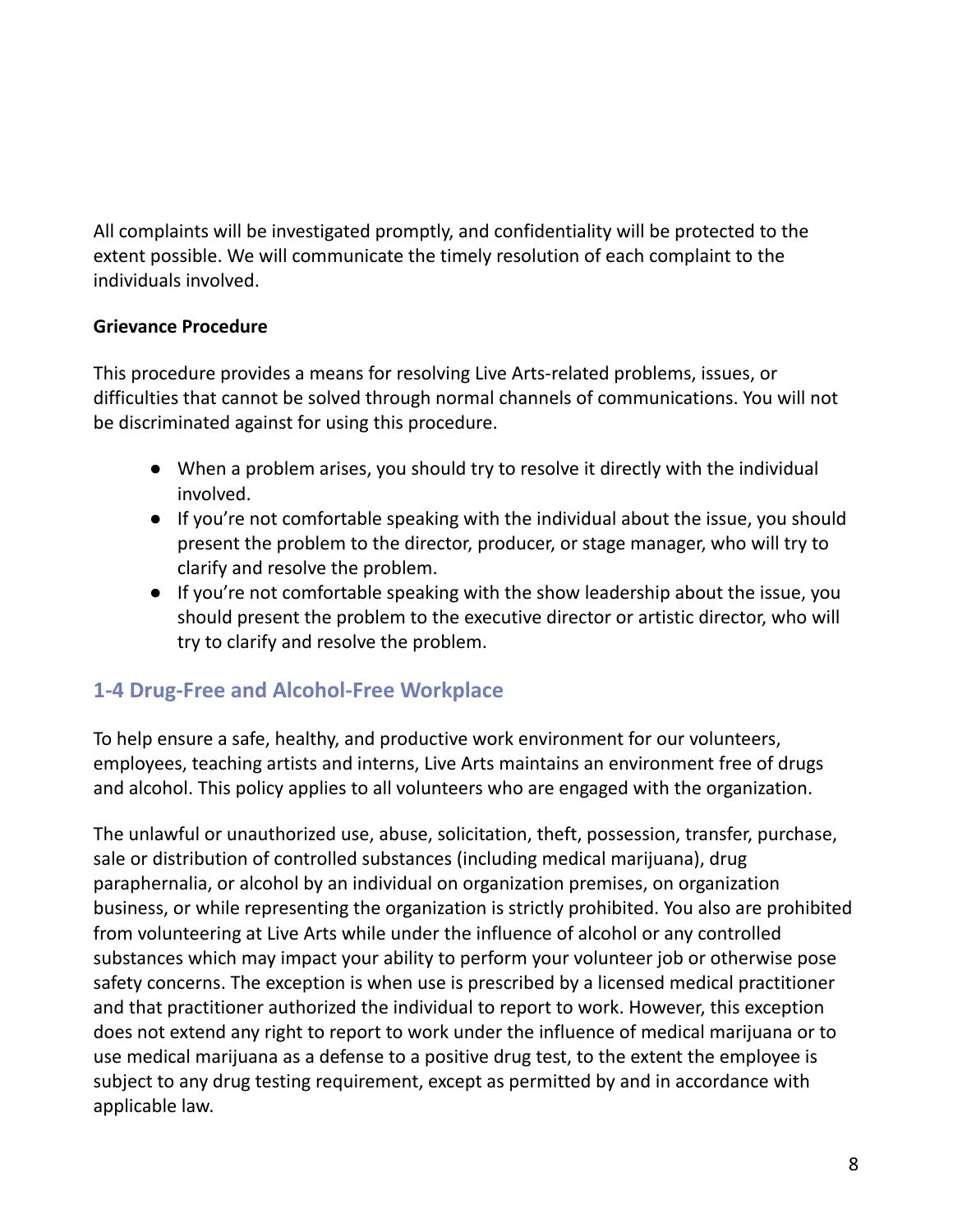This restriction does not apply to responsible drinking of alcohol at Live Arts meetings and related social outings or the sale of alcohol during performances.

Live Arts will strive to make reasonable accommodations to assist individuals recovering from substance and alcohol dependencies, and those who have a medical history which reflects treatment for substance abuse conditions.

#### **1-5 Workplace Violence**

Live Arts is strongly committed to providing a safe place to volunteer. This policy is intended to minimize the risk of personal injury to individuals and the damage to personal property.

We do not expect you to become an expert in psychology or to physically subdue a threatening or violent individual. In fact, we discourage you from engaging in any physical confrontation with a violent or potentially violent individual. Instead, we encourage you to exercise reasonable judgment in identifying potentially dangerous situations.

#### **Prohibited Conduct**

Threats, threatening language, or any other acts of aggression or violence made by any individual will not be tolerated. A threat includes any verbal or physical harassment or abuse, any attempt at intimidating or instilling fear in others, menacing gestures, flashing of weapons, stalking, or any other hostile, aggressive, injurious, or destructive action undertaken for the purpose of domination or intimidation.

To the extent permitted by Virginia law, employees, volunteers, and visitors are prohibited from carrying weapons onto organization premises.

#### **Reporting Procedures**

You should immediately report all potentially dangerous situations, including threats, to a member of the leadership team. All threats will be promptly investigated. Reports of threats will be kept confidential to the extent confidentiality does not impede our ability to investigate and respond to the complaints. All volunteers and employees must cooperate with all investigations. No one will be subjected to retaliation, intimidation, or disciplinary action as a result of reporting a threat in good faith.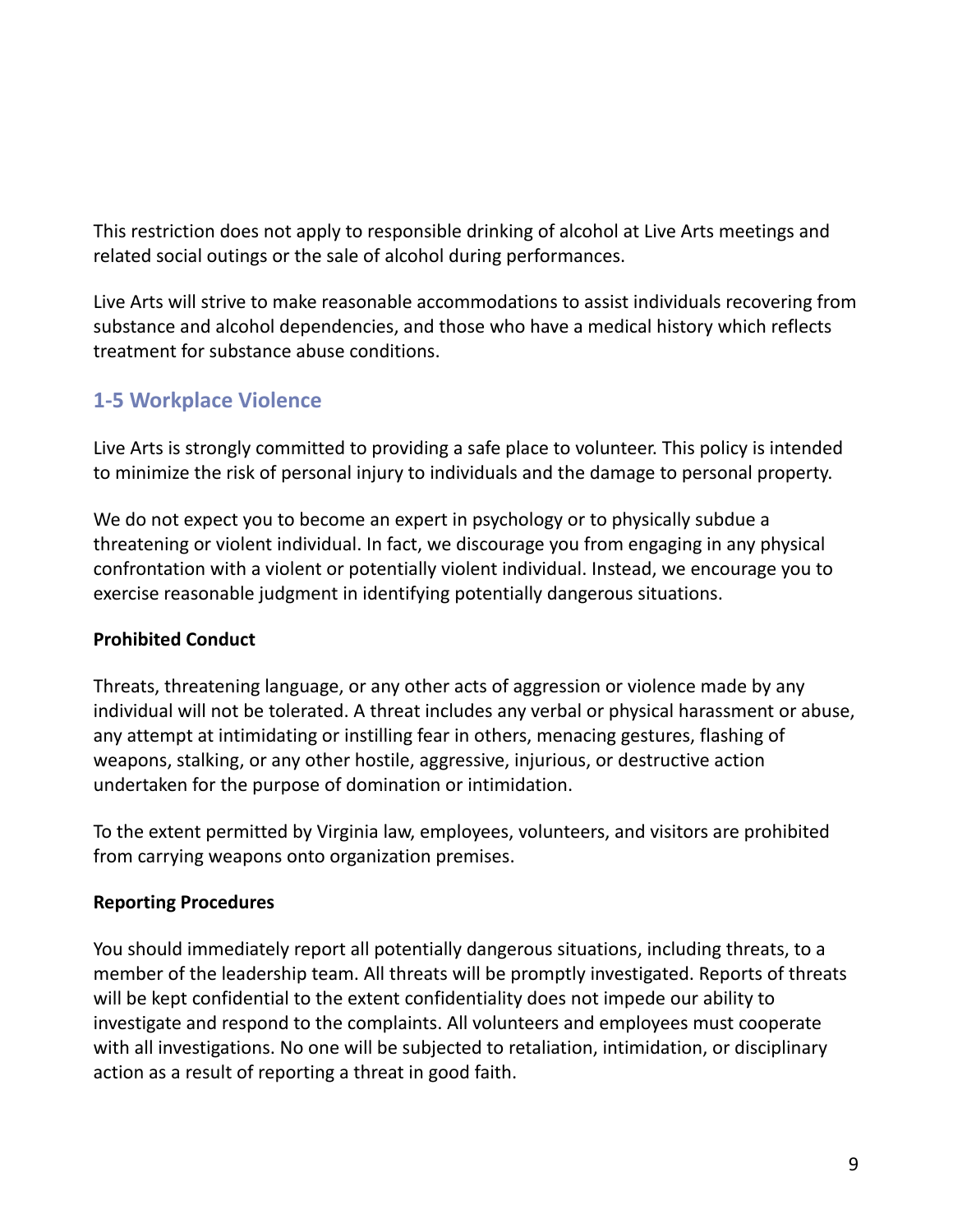If we determine, after a good faith investigation, that someone has violated this policy, we will take swift and appropriate corrective action.

If you are the recipient of a threat made by an outside party, you should follow the steps detailed in this section.

#### <span id="page-9-0"></span>**1-6 Reasonable Accommodation for Persons With Disabilities**

In accordance with the Virginia Human Rights Act (the "Act"), Live Arts employees have the right to reasonable accommodations for disabilities and to be free from unlawful discriminatory practices based on disability. Live Arts will do its best to extend those accommodations and protections to volunteers. To request a reasonable accommodation, you should contact the executive director.

#### **Reasonable Accommodation**

Live Arts will make a reasonable accommodation of an otherwise qualified volunteer related to an individual's physical or mental disability; sincerely held religious beliefs and practices; and/or any other reason required by applicable law, unless doing so would impose an undue hardship upon the organization.

Any individual who needs an accommodation to perform their volunteer role should request one from the executive director.

#### <span id="page-9-1"></span>**1-7 Pregnancy Accommodations**

In compliance with Virginia law, Live Arts will provide reasonable accommodation to the known physical limitations of a person related to pregnancy, childbirth, or related medical conditions, unless we can demonstrate that the accommodation would impose an undue hardship on the organization.

#### **Reasonable Accommodations**

Reasonable accommodations may include, but are not be limited to:

- 1. more frequent or longer bathroom breaks;
- 2. breaks to express breast milk;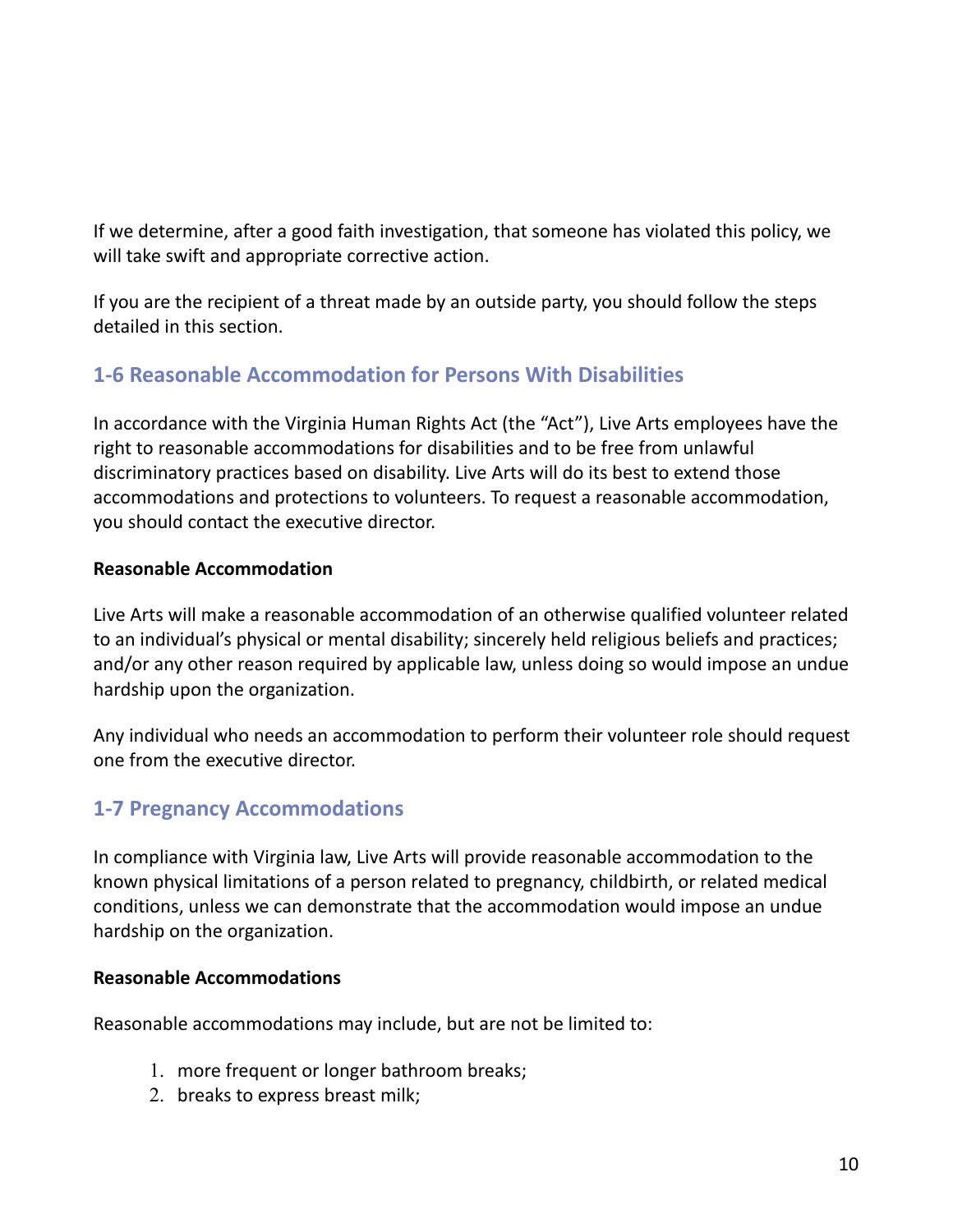- 3. access to a private location other than a bathroom for the expression of breast milk;
- 4. acquisition or modification of equipment or access to or modification of volunteer seating;
- 5. a temporary transfer to a less strenuous or hazardous role;
- 6. assistance with manual labor;
- 7. role restructuring;
- 8. a modified volunteer schedule;
- 9. light duty assignments.

Any questions about or requests should be directed to the executive director.

#### **1-8 Intimacy Training**

To protect the emotions and dignity of every volunteer actor during scenes that involve sex, nudity, or kissing, Live Arts engages an intimacy consultant. That consultant adheres to five ["pillars"](https://a0f2ed64-0969-4c12-9638-ffdc561fb109.filesusr.com/ugd/924101_2e8c624bcf394166bc0443c1f35efe1d.pdf) of intimacy training during rehearsals and performances: context, consent, communication, choreography, and closure.

First, the needs of the intimate scene are established. Once these needs are understood, the actors must consent to the specific actions they are comfortable receiving. After the groundwork is laid, the intimacy coach creates a roadmap for how the scene will play out: where the actors can place their hands, how they kiss, etc. It's much more effective than simply forcing actors to feel it out in the moment. Finally, a ritualistic closing moment is practiced among the performers so the actors know when they are officially tapping out of a scene. This intentional exercise helps the actor establish a distinction between real life and the production. And most importantly, any conduct consented to during the scene does not carry over once the performance is complete.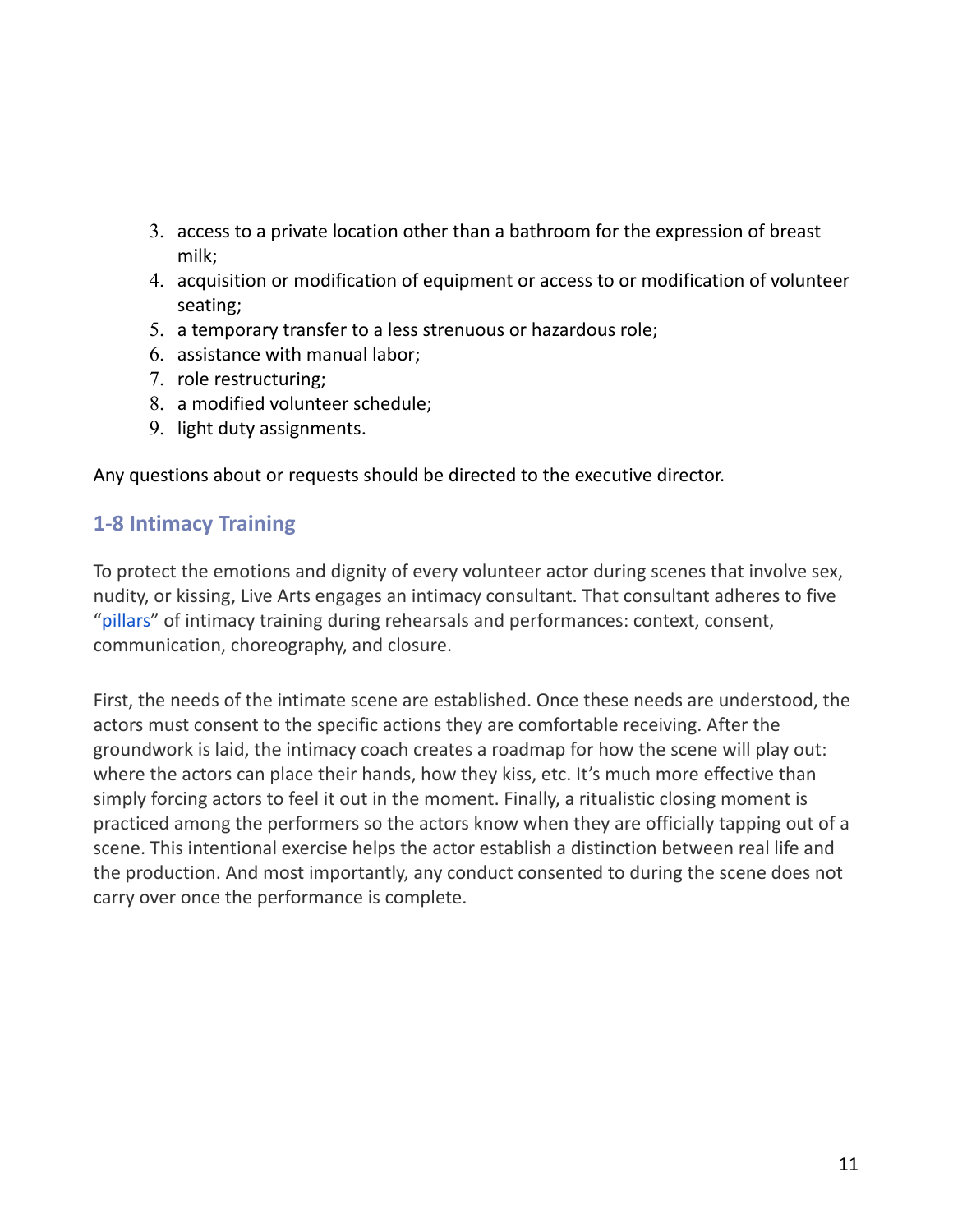## <span id="page-11-0"></span>**SECTION 2 - OPERATIONAL PRINCIPLES**

#### <span id="page-11-1"></span>**2-1 Definitions**

**Volunteers** - People who perform work for Live Arts without the expectation, promise, or receipt of any compensation for their work. Volunteers may receive an expense stipend to cover some costs related to volunteering. "Paid volunteers" may receive a modest production stipend for their work.

**Leadership Team** - The executive director and artistic director of Live Arts. The executive director reports to the Board. The artistic director reports to the executive director.

**Patrons** - People who give financial or other support to Live Arts or are customers or audience members of Live Arts.

**Employees** - Full-time, part-time, and short-term employees who are compensated for their work.

#### <span id="page-11-2"></span>**2-2 Accidents and Injuries**

If you incur an injury while volunteering at Live Arts, you must notify the technical director, stage manager, or volunteer coordinator immediately and complete all requested documents regarding the reported injury. Virginia Workers' Compensation does NOT cover volunteers, and Live Arts assumes no responsibility for injuries that occur as a result of reasonably recognizable unsafe behaviors.

#### **2-3 Stipends**

#### **Expense Stipends and Benefits**

To lower financial barriers to participation, Live Arts will provide volunteers with parking vouchers for Water Street or Market Street Garage; light snacks; and a meal during all-day builds or rehearsals.

We will also provide select show volunteers with "expense stipends" to partially offset the cost of volunteering. The size of the expense stipend is based on the volunteer's level of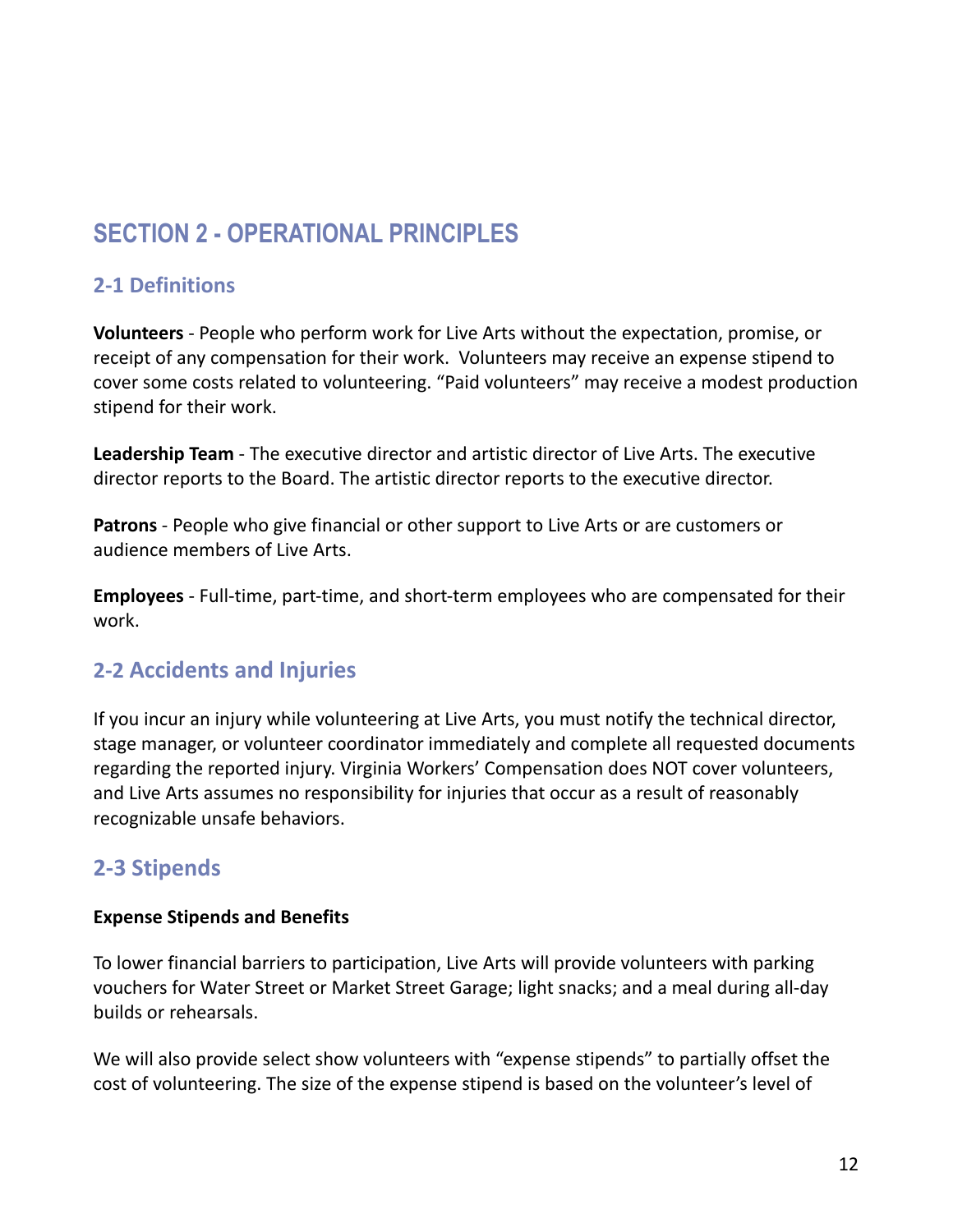involvement and may vary from show to show. Expense stipends are not considered "compensation" and generally are not taxable.

Live Arts does not reimburse volunteers for other personal expenses incurred while volunteering.

#### **Production Stipends**

Live Arts provides modest "production stipends" to volunteers taking on significant positions in a production, including but limited to:

- Director
- Stage Manager
- Assistant Stage Manager
- Choreographer
- Videographer
- Music director
- Board operator
- Intimacy consultant

Stipend amounts vary by production and may be considered taxable income.

#### **2-4 Confidentiality**

As a volunteer, you are prohibited from using or disseminating Live Arts' confidential business information. We ask you to take all appropriate steps to safeguard our confidential business information, including separating it from personal documents and not allowing other volunteers to access such information.

#### <span id="page-12-0"></span>**2-5 Benefits**

Volunteers are not eligible for supplemental benefits including paid time off; medical, dental and vision coverage; paid holidays; workers' compensation; Employee Assistance Program; and Virginia unemployment compensation.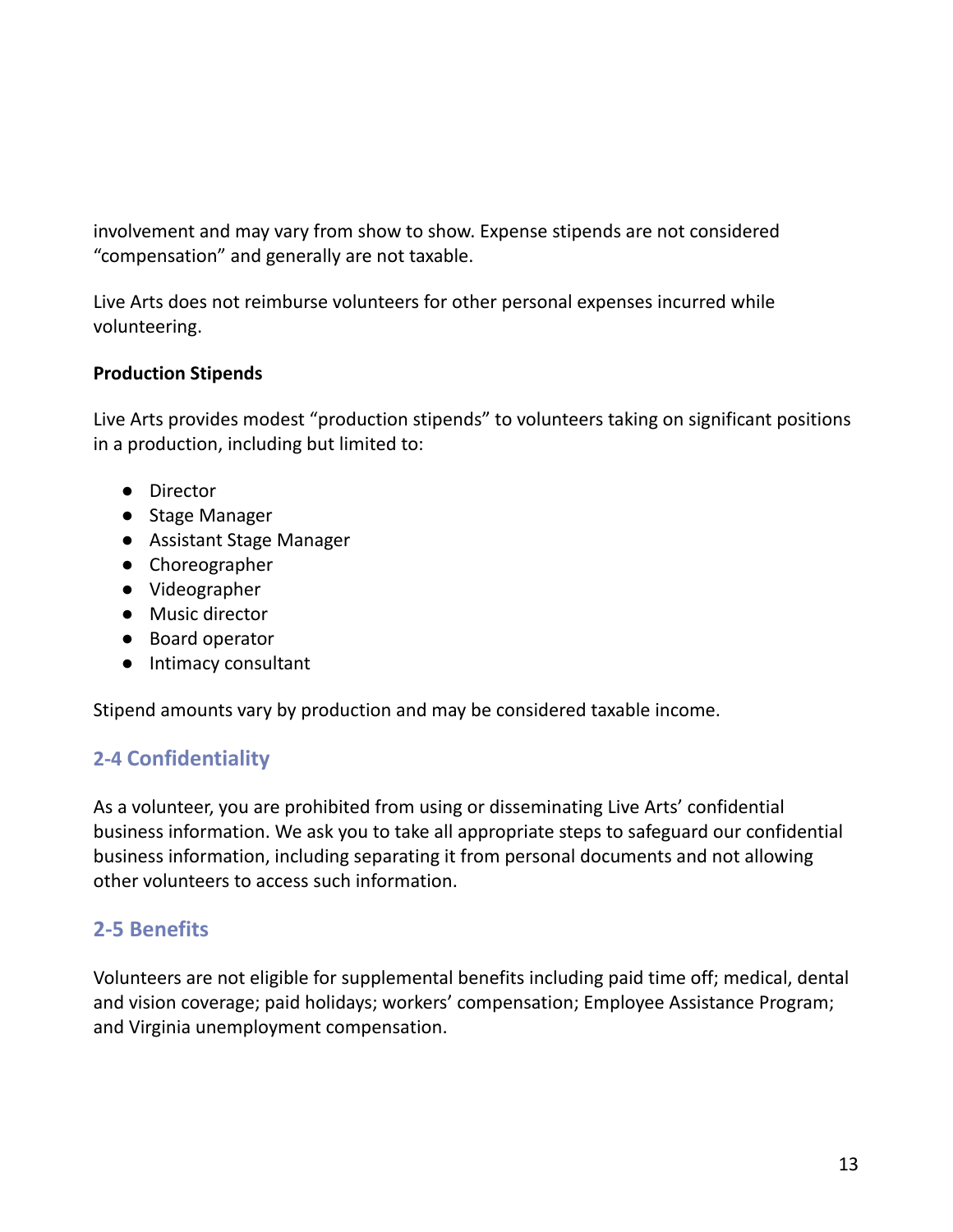## <span id="page-13-0"></span>**SECTION 3 - GENERAL STANDARDS OF CONDUCT**

#### <span id="page-13-1"></span>**3-1 Volunteer Bill of Rights**

Live Arts requires every volunteer to sign a Volunteer Bill of Rights and Code of Conduct at least once a year. It says that as a volunteer at Live Arts, you have the right to:

- A safe and supportive creative environment free from harassment, intimidation, discrimination, or violence of any kind, including racism, sexism, homophobia, transphobia, ageism, and ableism.
- Be treated as a whole person, and with respect.
- Ask for what you emotionally and physically need in order to work, and for those needs to change during the creative process.
- Speak up if you witness or otherwise experience inappropriate or harmful behavior from volunteers, staff members, board members, or patrons.
- Stay home when you're sick.
- Acknowledge how personal, local, or world events are impacting you and your capacity to be fully present in your work, and to have needs resulting from that impact met.
- Turn down any direction, note, role, or suggestion that makes you uncomfortable.
- Stop any meeting or rehearsal if you feel something dangerous or harmful could occur.
- Have your stated pronouns used at all times in all spaces, and to correct those who get them wrong.
- Have your name pronounced correctly, and to correct those who get it wrong.
- Exercise any of the above without fear of repercussions or impact on any possible future opportunities with Live Arts.

As a volunteer at Live Arts, we ask that you:

- **Recognize and speak up** if you witness bullying, sexual harassment, racism, homophobia, transphobia, ableism, ageism, xenophobia, and other forms of discrimination.
- **Report to Live Arts staff** (production manager/volunteer coordinator, education director, artistic director and/or executive director) if you experience or encounter discrimination, harassment, or other oppressive behaviors (such as inappropriate physical contact, inappropriate language, dismissive and/or disrespectful behaviors). If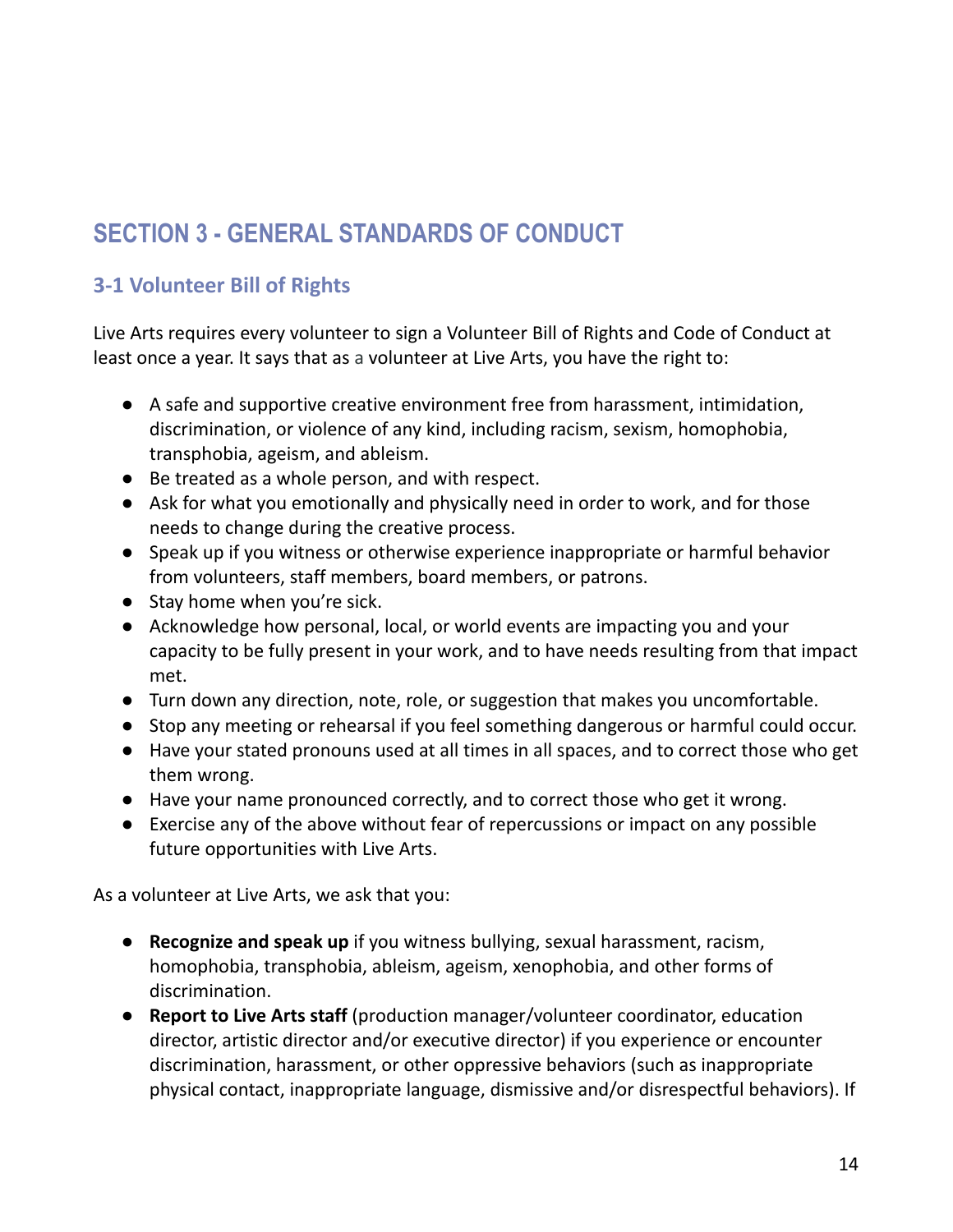you prefer, you have the option to report securely and anonymously online at livearts.org/volunteer.

#### **3-2 Code of Conduct Related to Working with Minors**

As a Live Arts volunteer, you may occasionally work with persons under the age of 18. To protect you, the minors, and us, we ask that you abide by this Code of Conduct related to minors:

- Immediately upon arrival, you will sign in at the designated volunteer sign-in station, or notify another adult that you are in the building.
- You agree to never be alone with individual minors without written permission from a parent or guardian. The education director must have written permission on file.
- You will not contact minors outside of Live Arts without permission from the minors' parents/guardians. The education director must have written permission on file.
- You agree not to exchange telephone numbers, home addresses, e-mail addresses, social media handles, or any other home directory information with students for any purpose unless it is required for your role and you obtain written permission from their parents/guardians. The education director must have written permission on file.
- You will maintain confidentiality outside of Live Arts and will share any concerns that you may have related to a minor's welfare and safety with the director of education. You will not disclose, use, or disseminate student photographs or personal information about students or yourself without permission from Live Arts staff or the minor's parent or legal guardian.
- You agree not to transport students without the written permission of the minor's parents or guardian. The education director must have written permission on file.
- You agree to do only what is in the best personal and educational interest of every child with whom you come into contact.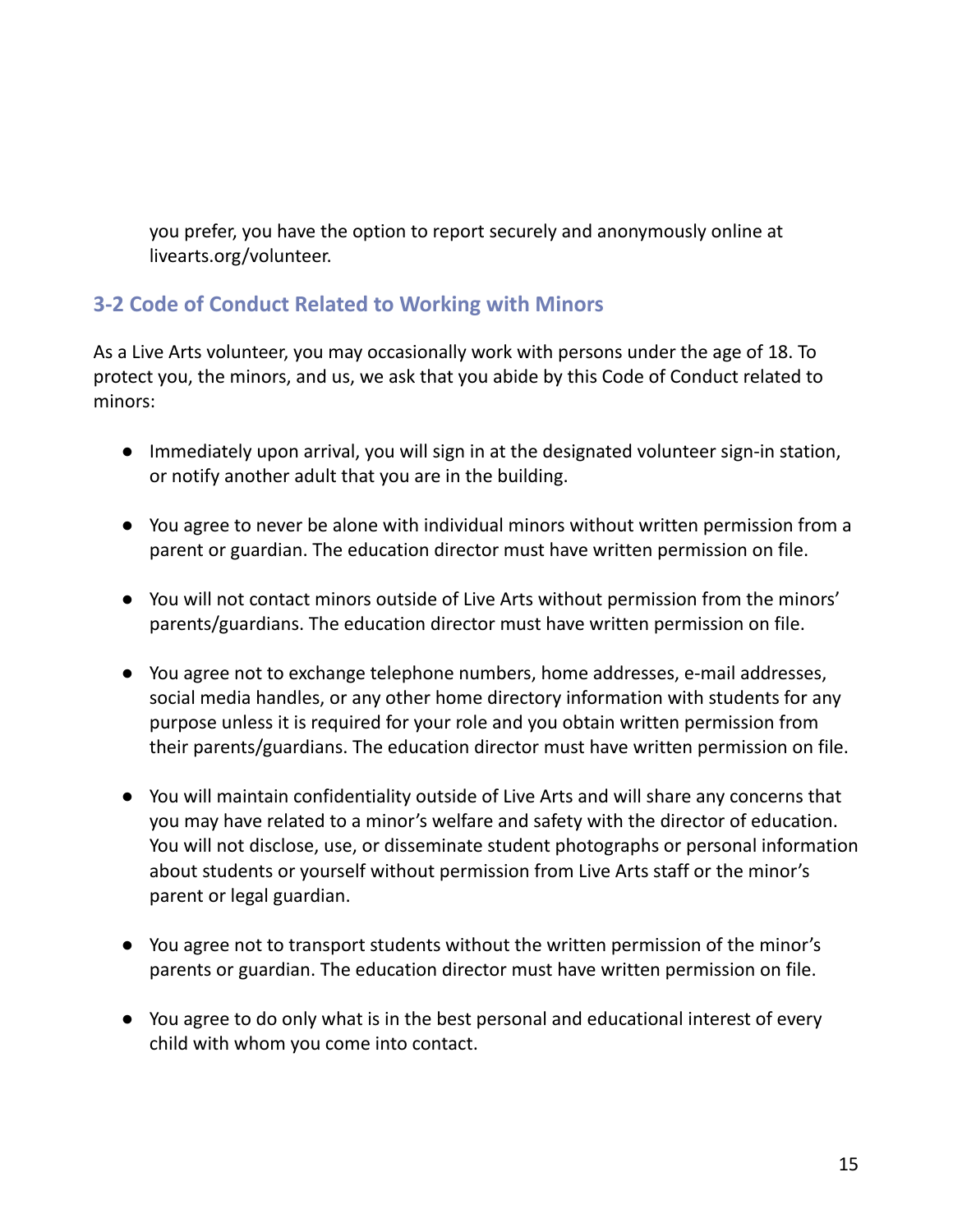● You understand that Live Arts may use the personal information you have provided to conduct a background check, to include a criminal background check and other records required for working with youth.

#### <span id="page-15-0"></span>**3-3 Punctuality and Attendance**

We ask that you sign in and out when you volunteer so we can track volunteer hours for grant application purposes.

Like most nonprofit theaters, Live Arts experiences periods of extremely high activity. During these busy periods, we may request additional time from volunteers and employees. When that's the case, we will strive to provide adequate advance notice.

As with any group effort, producing a play takes cooperation and commitment from everyone. Unnecessary absences and lateness are disruptive and place an unfair burden on other volunteers, so we ask that you are on time for meetings, reheaserals, and productions.

We also recognize that there are times when absences and tardiness cannot be avoided. In such cases, volunteers are asked to notify the stage manager as early as possible.

#### <span id="page-15-1"></span>**3-4 Use of Communications and Computer Systems**

No one volunteering at Live Arts business may use any communication or computer system in a manner that may be construed by others as harassing or offensive based on race, national origin, sex, sexual orientation, age, disability, religious beliefs, or any other characteristic protected by federal, state or local law.

Unauthorized duplication of copyrighted computer software violates the law and is strictly prohibited.

#### **3-5 Use of Social Media**

Live Arts respects the right of any volunteer to maintain a blog or web page or to participate in a social networking site, including Twitter, Facebook, Instagram, TikTok, and LinkedIn. However, we ask that you follow these guidelines when posting: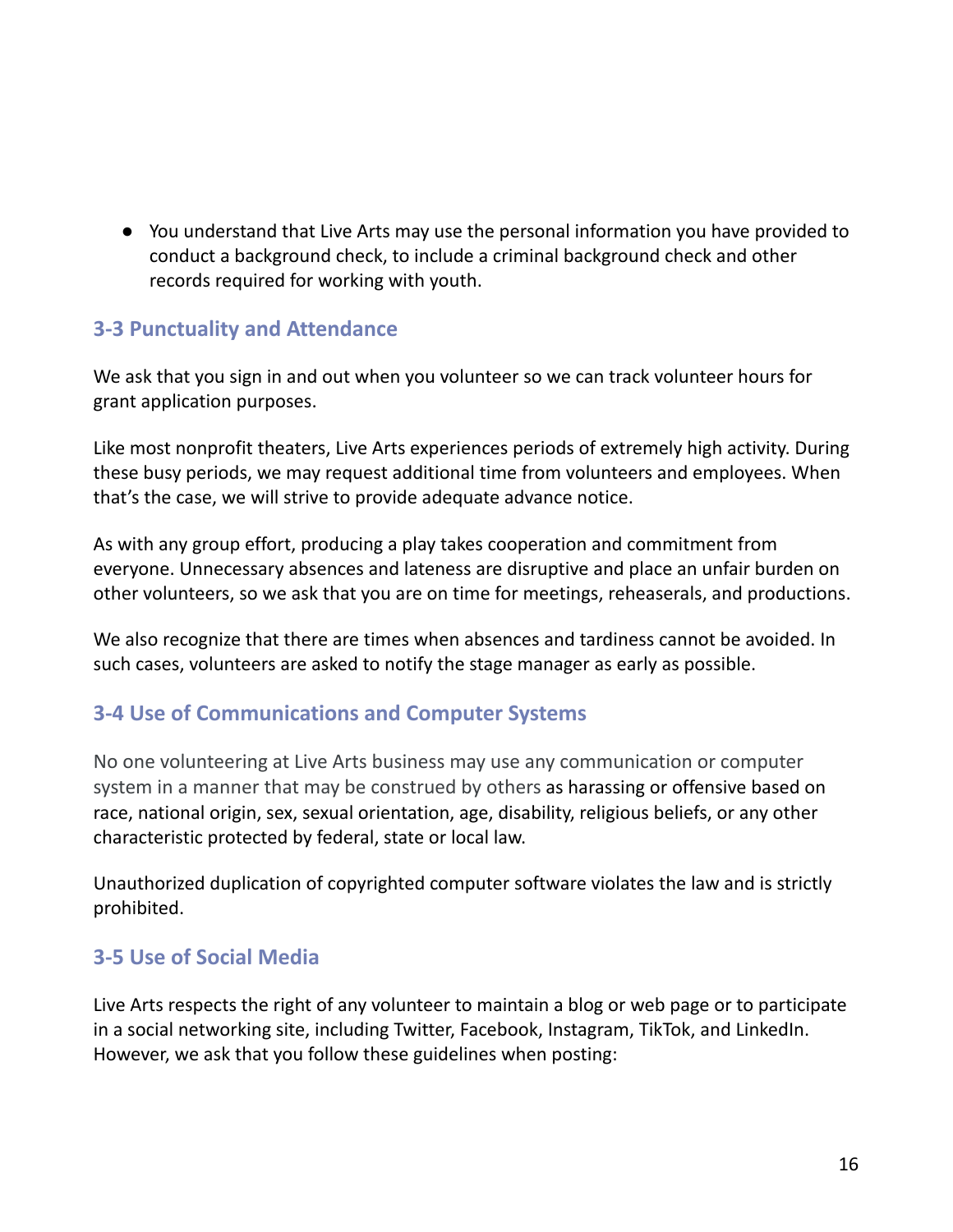- If you mention Live Arts and also express a political opinion, please include a disclaimer that states that the opinion expressed is your personal opinion and not that of Live Arts.
- Refrain from posting conduct that is impermissible under the law, including material that is discriminatory, obscene, defamatory, libelous, or violent.

#### <span id="page-16-0"></span>**3-6 Mobile Device Use While Driving**

Volunteers who drive on Live Arts business must abide by all state or local laws prohibiting or limiting mobile device use while driving.

Under no circumstances should you feel that you need to place yourself at risk to fulfill your volunteer duties at Live Arts.

Texting and emailing while driving is prohibited in all circumstances.

#### <span id="page-16-1"></span>**3-7 Smoking**

Smoking, including the use of e-cigarettes, is prohibited indoors on Live Arts premises.

#### <span id="page-16-2"></span>**3-8 Use of Equipment and Property**

When using Live Arts equipment and property, we ask that you exercise care and follow all operating instructions, safety standards, and guidelines. You should notify the technical director if any equipment, machines, or tools appear to be damaged, defective, or in need of repair. Prompt reporting could prevent possible injury to you and other volunteers. Materials, including keys and tools, should be returned to Live Arts upon the completion of a show or project.

Live Arts is not responsible for any damage to your personal property.

#### **3-9 Health and Safety**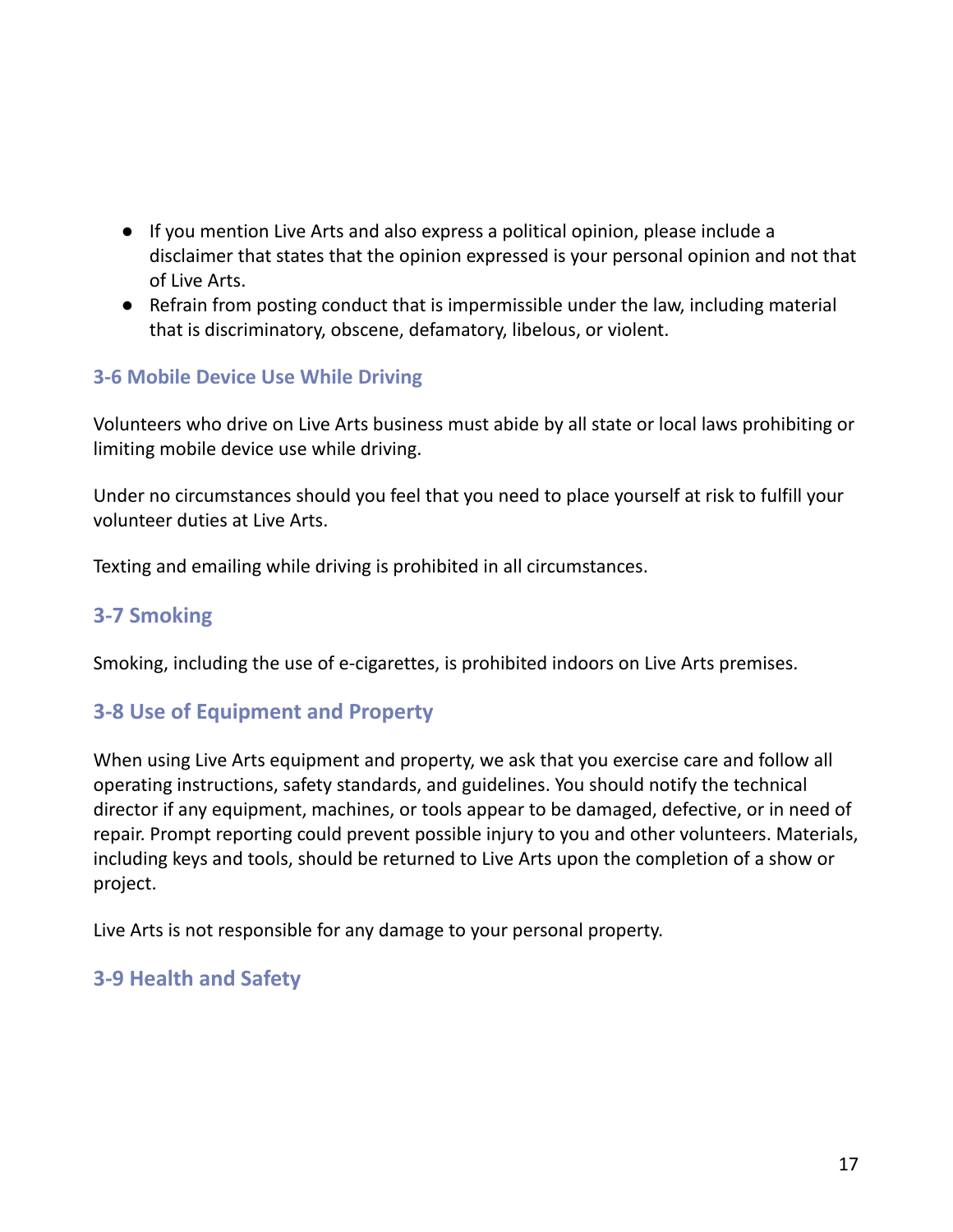To comply with all applicable health and safety laws, Live Arts relies upon you to ensure that work areas are kept safe and free of hazardous conditions. We ask you to be conscientious about workplace safety and recognize dangerous conditions or hazards. Please report any unsafe conditions or potential hazards to the technical director immediately, even if the problem appears to be corrected.

Periodically, Live Arts may issue rules and guidelines governing workplace safety and health, especially during COVID-19. For your safety, we require strict compliance.

Any onsite injury, accident, or illness must be reported to the technical director, stage manager, or volunteer coordinator as soon as possible, regardless of the severity of the injury or accident.

#### **3-10 Statements to the Media**

All media inquiries regarding Live Arts' position on any issue must be referred to the executive director. No volunteer, unless specifically designated by the executive director, is authorized to make those statements on behalf of the organization.

This policy does not apply to program or event-focused interviews or social media that happens in the normal course promoting a show, program, or event.

#### <span id="page-17-0"></span>**3-11 Operation of Vehicles**

You must have a valid driver's license in your possession while operating a vehicle off or on organization property. Every volunteer is responsible for driving safely and obeying all traffic, vehicle safety, and parking laws or regulations.